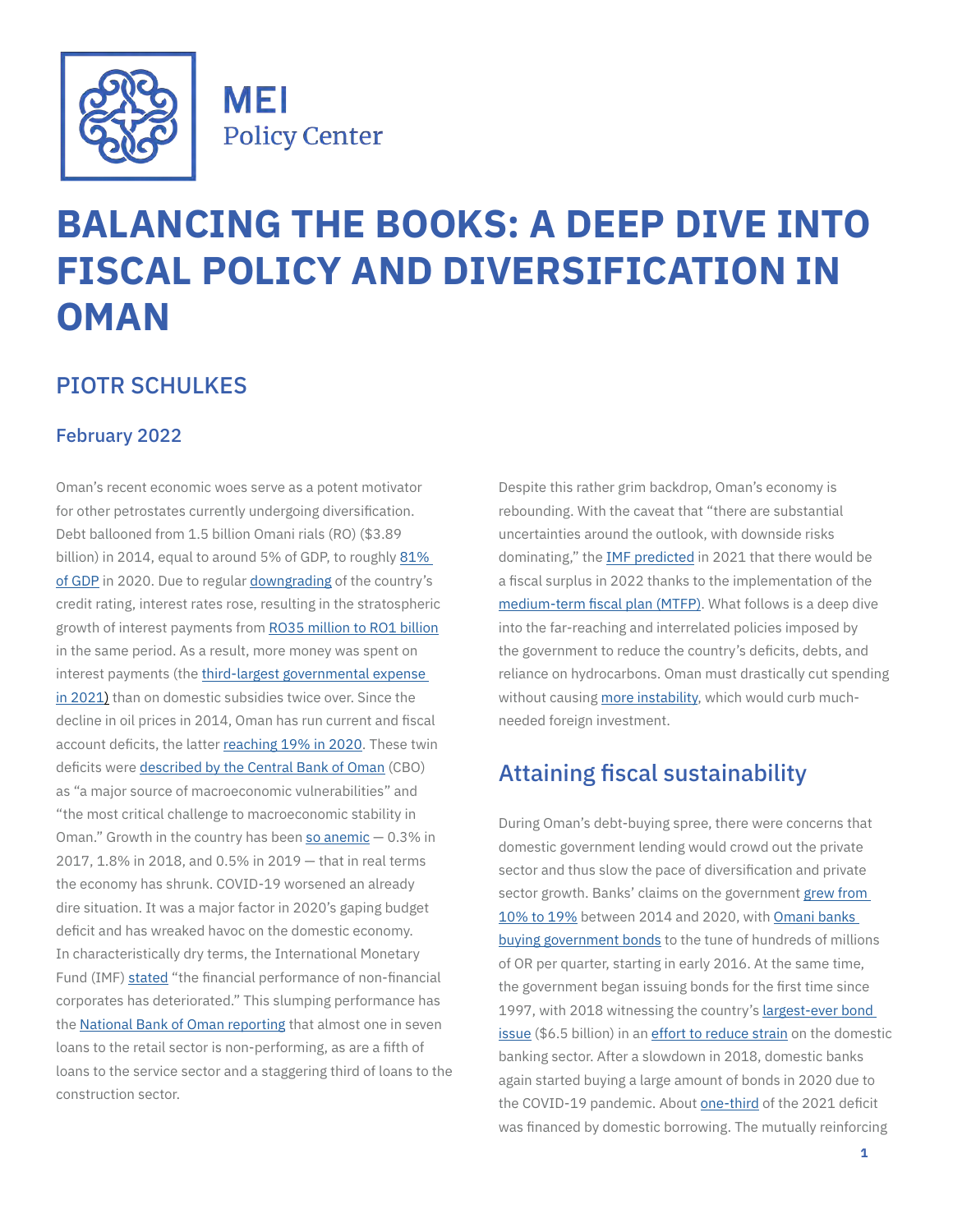dangers of the crowding-out of the private sector by the state on the one hand, and weak diversification on the other, have led to deep and wide-ranging spending cuts.

The MTFP was developed in 2020 to counter the unsustainable growth of Omani debts and deficits over the preceding half decade. It has become a race against the clock, as servicing ever-growing external debts is untenable, and growing domestic debts undermine economic development. Minimizing fiscal needs rapidly was, therefore, essential. The MTFP not only promises to reduce the country's debt burden, but also to strengthen Oman's appeal as an investment destination and contribute to [Vision 2040,](http://www.oman2040.om/) the country's long-term diversification plan. To achieve fiscal balance, the MTFP has two primary approaches: reducing spending and raising revenue, primarily through taxes.

Fuel subsidies [have decreased](https://mof.gov.om/Portals/1/documents/Tawazon/MTFP - English.pdf), resulting in almost 50% lower total expenditures on subsidies since 2015, despite slight increases in electricity subsidies since 2014. New tariffs that help low-income households but increase the prices for higher earners were implemented in January 2021. Subsidies for non-vulnerable groups are expected to be removed entirely by 2025. [To cut costs in government and state-owned enterprises](https://cbo.gov.om/sites/assets/Documents/English/Publications/FSR/FinancialStabilityReport2020.pdf) (SOEs), Oman announced several measures: 1) suspending all bonuses, non-essential training programs, and events; 2) cutting compensation for board members by at least 50%; 3) retiring Omani employees older than 60 in all SOEs and retiring a minimum of 70% of Omanis who served for 30 years or more in all government entities; and 4) not renewing at least 70% of contracts of expatriate advisors.

A bundle of new taxes was also introduced. With more than half of Oman's population [being overweight or obese,](https://www.moh.gov.om/en/-/--1562) certain taxes aim to promote healthier lifestyles — a goal made more urgent by COVID-19. Tobacco, tobacco derivatives, energy drinks, and alcohol were slapped with excise taxes of 100%, while carbonated and sweetened drinks faced a 50% tax. A value-added tax (VAT) of 5% was introduced in April 2021, the same level as the United Arab Emirates but below Saudi Arabia's 15%.

The lack of greater tax reform likely stems from the government's [desire to avoid](https://mof.gov.om/Portals/1/documents/Tawazon/MTFP - English.pdf) "undertaking measures that could have more severe socioeconomic implications," a euphemistic phrasing of their desire to [avoid reigniting protests](https://www.aljazeera.com/news/2021/5/24/rare-protests-in-oman-over-jobs-draw-massive-police-response). As a result,

there is no VAT on basic goods, such as certain [food items](https://mjla.gov.om/eng/legislation/decisions/details.aspx?Id=1658&type=D) and [medical supplies](https://mjla.gov.om/eng/legislation/decisions/details.aspx?Id=1656&type=D).

The total impact of the MTFP in 2021 is estimated to be RO3.5 billion (\$9.09 billion). This includes a revenue increase of RO565 million, with VAT generating RO300 million, government investments RO195 million, and the excise tax and other taxes RO70 million. The remaining RO2.9 billion is the result of cost savings, mostly through cuts in government units (RO1.1 billion), subsidy reforms (RO215 million), and a reduction in oil and gas investments (RO1.3 billion). The final result is a budget deficit of only [3.8%](https://www.reuters.com/markets/rates-bonds/oman-estimates-2021-budget-deficit-38-gdp-2021-12-30/) of GDP in 2021, down from 19.3% in 2020, and a reduction in public spending of almost RO2 billion between 2020 and 2021.

# Facilitating investment and economic diversification

Economic diversification in Oman takes two forms: investment diversification by reducing the role of the state while creating more room for the private sector, and sectoral diversification whereby tourism, logistics, and manufacturing surpass oil and gas as key productive sectors.

Fundamental to both these goals is improving Oman's investment environment. While the country's foreign direct investment (FDI) numbers rank quite high on a [per](https://data.worldbank.org/indicator/BX.KLT.DINV.WD.GD.ZS?locations=OM&most_recent_value_desc=true)[capita basis](https://data.worldbank.org/indicator/BX.KLT.DINV.WD.GD.ZS?locations=OM&most_recent_value_desc=true), a [closer look unsurprisingly shows](https://data.gov.om/pysiyl/foreign-investment) that the overwhelming majority of FDI is concentrated in oil and gas exploration, with all other sectors comprising barely a third of the total. The MTFP has [highlighted that one of its core](https://mof.gov.om/Portals/1/documents/Tawazon/MTFP - English.pdf)  [objectives](https://mof.gov.om/Portals/1/documents/Tawazon/MTFP - English.pdf) "is to improve the business environment and stimulate investments." The centerpiece of these initiatives is the [Foreign Capital Investment Law,](https://mjla.gov.om/eng/legislation/decrees/details.aspx?Id=1091&type=L) effective since January 2020. It drastically eases registration and licensing procedures for foreign investors — for example, eliminating the requirement for a formal presence in Oman, either through a branch office or local agent.

The most interesting and important parts of the law are articles 18, 20, and 27. The latter allows 100% foreign ownership in most sectors, though the Ministry of Commerce and Industry has a [list of exceptions](https://www.pwc.com/m1/en/tax/documents/2020/oman-new-foreign-capital-investment-law-prohibited-activities.pdf) for which foreign investment is completely prohibited. None of these sectors are of interest to the country's diversification drive, and are generally associated with the government's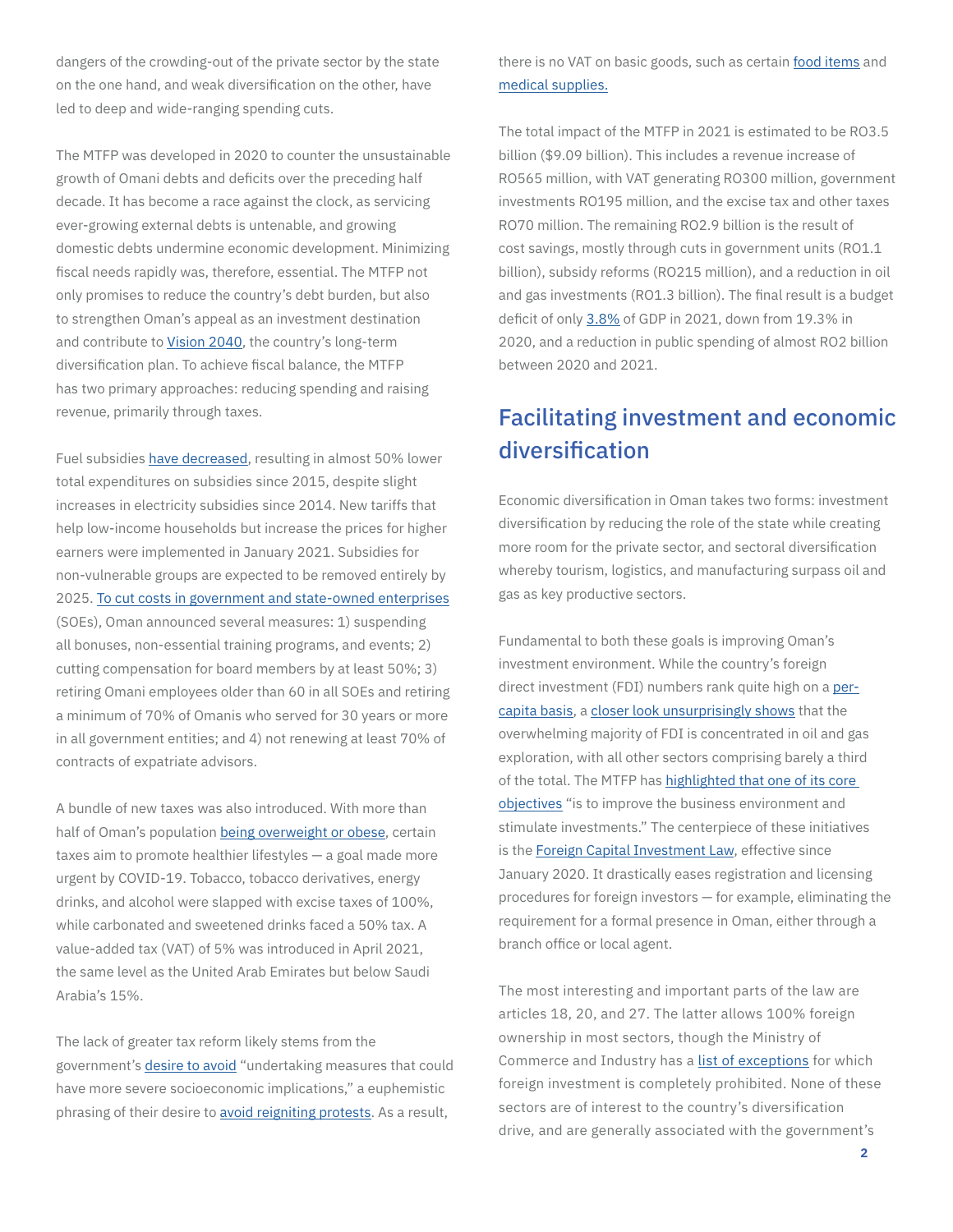

Photo above: An aerial view shows a section of the Corniche Muttrah in the Omani capital of Muscat on April 9, 2021. Photo by HAITHAM AL-SHUKAIRI/AFP via Getty Images.

control over fuel prices (e.g., liquefied petroleum gas filling stations) or maintaining Omani traditions (e.g., the making of Omani sweets). Article 20 states that a project may be exempt from taxes, customs duties, and noncustoms duties for an agreed-upon period. It also states that there are "other benefits that may be granted to the investment projects" based on the approval of the Council of Ministers. In practice, this means that companies can be temporarily exempted from (land) rental fees, Omanization requirements, and a variety of other obligations. Judging by Article 18 of the law (the Council of Ministers can grant additional "benefits to foreign investment projects … in the least developed areas in the Sultanate"), it is likely that these exemptions will be most prevalent in areas away from the highly populated Muscat and al-Batinah governorates. This would complement steps taken by the Oman Housing Bank to [increase its lending activities](https://www.ohb.co.om/uploadsall/Financials/2020-10-18-10-22-8Annual Report2019-compressed.pdf) in areas outside of Muscat, as well as the [Implementation Support and Follow-](https://www.isfu.gov.om/AboutUs)[Up Unit,](https://www.isfu.gov.om/AboutUs) a government entity with numerous projects to improve electricity access in rural areas.

Next to these broad changes, several smaller-scale inducements have stimulated private-sector growth. Companies beginning operations between January 2021 and December 2022 in sectors that are targets for diversification receive a five-year exemption from income and dividend taxes as part of the [Economic Stimulus Plan.](https://mof.gov.om/Portals/1/documents/Tawazon/Economic Stimulus Plan.pdf) This comes on top of a reduction in license fees and land rents in industrial areas. Small and medium-sized enterprises (SMEs) — [the holy grail for Gulf](https://mei.edu/publications/mega-projects-and-small-enterprises-understanding-saudi-arabian-banks-role-economic)  [diversification plans](https://mei.edu/publications/mega-projects-and-small-enterprises-understanding-saudi-arabian-banks-role-economic) — enjoyed a two-year reduction in income taxes and an equally long loan deferment program. With SMEs comprising [less than 5%](https://www.imf.org/en/Publications/CR/Issues/2021/09/10/Oman-2021-Article-IV-Consultation-Press-Release-Staff-Report-and-Statement-by-the-Executive-465431) of bank loan portfolios (Bank Muscat's SME lending [peaked in 2018](https://www.bankmuscat.com/en/investorrelations/AnnualReports/annual_report_2018_en.pdf)), more work is needed to make them serious actors in diversification initiatives. Finally, real estate investment trusts (REITs) were introduced in 2018 with the goal of keeping more capital in the country. REITs allow both foreign investors and Oman-based expats to invest in housing, once only possible for Omanis. The second-order benefit of a [subset of REITs is that at least 40% of their equity](https://cma.gov.om/Home/DecisionsCirculars/DecisionsCirculars?sectionFilter=&searchText=&yearFilter=2018&TypeFilter=4) must be available to the public, which leads to their [listing on the stock](https://www.msx.om/snapshot.aspx?s=OMRF)  [exchange](https://www.msx.om/snapshot.aspx?s=OMRF) and boosts overall stock market activity.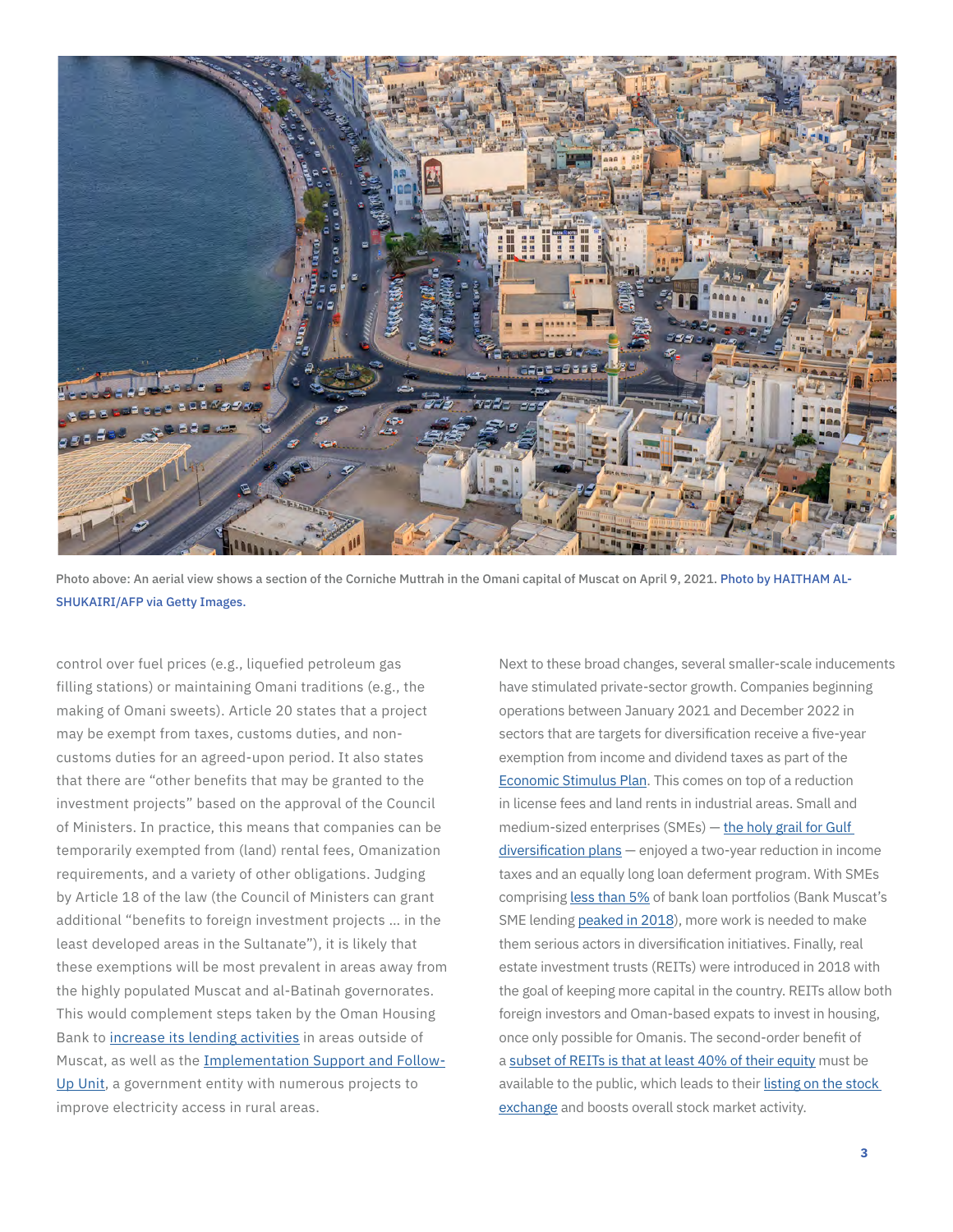

Photo above: A man walking past the walls of the Nizwa Fort, a 17th-century fortification in the city of the same name, about 160 km southwest of the capital, Muscat. Photo by GIUSEPPE CACACE/AFP via Getty Images.

Facilitating investment is one half of the Omani economic approach. The other half is diversification. While the hydrocarbon sector comprises 35-40% of GDP, it plays a [4.5 times larger role](https://cbo.gov.om/sites/assets/Documents/English/Publications/FSR/FinancialStabilityReport2020.pdf)  [in GDP growth](https://cbo.gov.om/sites/assets/Documents/English/Publications/FSR/FinancialStabilityReport2020.pdf) than the non-hydrocarbon sector. Meanwhile, GDP growth numbers for the non-petroleum sector do not experience the [extreme fluctuations](https://cbo.gov.om/sites/assets/Documents/English/Publications/QuarterlyBulletins/2021/QuarterlyStatisticalBulletinMarch2021En.pdf) of the petroleum sector, and are therefore exponentially more predictable. An economy that rises and falls based on the vagaries of the international market is detrimental to consistent growth. Thus, diversification is crucial to Oman's long-term stability.

One key program aimed at achieving this is [Tanfeedh,](https://omanuna.oman.om/en/home-top-level/eparticipation/tanfeedh) a government initiative to diversify targeted sectors, including manufacturing, tourism, transport and logistics, mining, and fisheries. Finance is considered an "enabling sector" in this endeavor. What is interesting about Tanfeedh is that it incorporates the opinions of sector stakeholders to ensure that reforms target needs, rather than being steered by edicts handed down from on high.

Oman hopes to modernize its manufacturing sector so that it can absorb [young Omanis](https://fred.stlouisfed.org/series/SLUEM1524ZSOMN) entering the job market and diversify the economy away from hydrocarbons. A notable initiative is [Mazoon Dairy](https://www.mazoondairy.om/). The company will increase the size of its cattle herd from the current ~4,000 to 25,000 by 2026, aims to make Oman a net milk exporter by 2040, and employ a substantial number of workers. In line with a desire to make Oman a [green investment destination,](https://www.reuters.com/business/sustainable-business/oman-working-esg-framework-widen-funding-base-sources-2021-09-06/) the [Sebacic Oman Refinery](http://www.sebacic.co/about.php) is the world's largest refinery producing chemicals and polymers from green (castor) oil. The growth of castor removes carbon from the atmosphere, making Sebacic a carbon-negative [company.](https://isfu.gov.om/ISFU-ANNUALREPORT(2019)-Eng.pdf) In Salalah (southwestern Oman), an [ammonia](https://businessgateways.com/news/2021/12/14/1bn-project-create-green-ammonia-export-hub)  [plant](https://businessgateways.com/news/2021/12/14/1bn-project-create-green-ammonia-export-hub) is under construction that will be fueled by solar energy, going hand in hand with Oman's [budding green energy sector.](https://www.bioenergyconsult.com/solar-oman/) Growing the renewable energy sector should be a high priority, as [97% of Oman's electricity currently comes from gas-](https://www.scp.gov.om/PDF/TANFEEDH HAND BOOK 2017English.pdf)fired power plants. Since gas production will not meet growing domestic demand for household consumption, feedstock, or industrial energy, taking advantage of the country's [renewable](https://www.irena.org/publications/2014/Nov/Renewables-Readiness-Assessment-Sultanate-of-Oman)  [energy potential](https://www.irena.org/publications/2014/Nov/Renewables-Readiness-Assessment-Sultanate-of-Oman) is essential. Failing to do so would undermine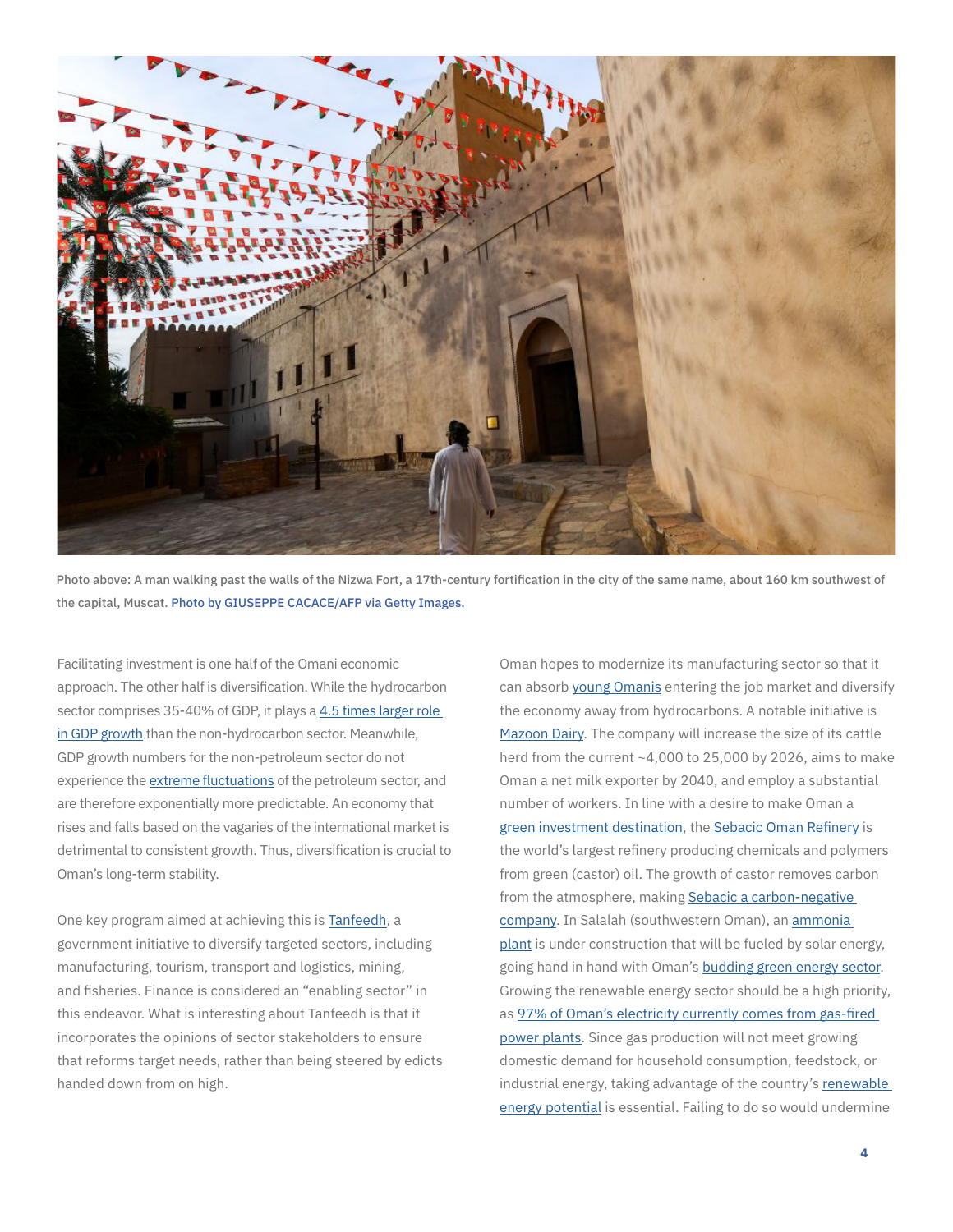the growth potential of Oman's more energy-intensive diversification sectors.

Next to manufacturing, Oman hopes to leverage its geographical location to become a logistics hub. Duqm refinery, a joint venture between the Omani OQ group and Kuwait Petroleum International, [states that](https://isfu.gov.om/ISFU-ANNUALREPORT(2019)-Eng.pdf) "one of the refinery's key competitive advantages is its location outside the Strait of Hormuz" — far from potential instability — and its strategic position on international shipping lanes in the Indian Ocean. Further south, the Port of Salalah has [undergone an expansion](https://www.ship-technology.com/projects/port-of-salalah-expansion/) to double its cargo capacity, in addition to modernization to facilitate the aforementioned ammonia plant. Between 2012 and 2018, cargo volume [more than doubled](https://www.salalahport.com.om/index.php?lang=en&name=General Cargo Terminal&itemid=62). The [Oman](https://metenders.com/project_cms/project/oman-national-railway-project)  [National Railway Project](https://metenders.com/project_cms/project/oman-national-railway-project) plans to construct a 2,100-km network that will eventually extend into the UAE and Yemen, building upon existing international transport networks. Further, the [Air Cargo Village](https://metenders.com/project_cms/project/air-cargo-village-project-muscat-international-airport) in Muscat aims to make Oman a regional hub for air logistics. How it will compete, however, with Dubai's Emirates SkyCargo and Qatar Airways Cargo, [both](https://www.aircargonews.net/airlines/top-25-cargo-airlines-fedex-retains-the-top-spot-as-qatar-climbs/)  [among the largest cargo carriers in the world,](https://www.aircargonews.net/airlines/top-25-cargo-airlines-fedex-retains-the-top-spot-as-qatar-climbs/) remains unclear.

A consistent theme in Oman's self-advertising campaigns is the positive focus on the country's stability and rule of law. The royal family has not been embroiled in controversy  $-$  as is the case in [Saudi Arabia](https://www.washingtonpost.com/graphics/2019/opinions/global-opinions/jamal-khashoggi-one-year-later/) and [Jordan](https://www.bbc.com/news/world-58781350) — nor has there been widespread social unrest like in Lebanon and Iraq. This relative calm spurred [steady growth](https://www.ncsi.gov.om/Elibrary/LibraryContentDoc/bar_Tourism Statistics Bulletin 2019 6 Issue_ba798d31-1a1b-4ce2-b817-4bc658bfed6c.pdf) in tourism (from 2.6 million visitors in 2015 to 3.5 million in 2019) until the pandemic. [Unlike the](https://gulfnews.com/opinion/op-eds/uaes-identity-crisis-is-a-growing-concern-1.806970)  [UAE](https://gulfnews.com/opinion/op-eds/uaes-identity-crisis-is-a-growing-concern-1.806970) and Qatar, Oman has a local population that [comfortably](https://www.zawya.com/mena/en/economy/story/Expatriate_population_in_Oman_drops_to_37_amid_pandemic-SNG_240442010/)  [outnumbers](https://www.zawya.com/mena/en/economy/story/Expatriate_population_in_Oman_drops_to_37_amid_pandemic-SNG_240442010/) the expats, ensuring the visible presence of **Omani** [culture](https://omantourism.gov.om/wps/portal/mot/tourism/oman/home/sultanate/faces/!ut/p/a1/04_Sj9CPykssy0xPLMnMz0vMAfGjzOLN_Nx8AlxdDA38LQwNDDyDLXzNgoOdjQ38TYEKIoEKDHAARwNC-sP1o8BKnN0dPUzMfYB6nLydDTy9XQO9Q4x9DQ0cDTEUmFgYGXi6OHm4mFv6Ak0zgyrA44aC3AiDTE9HRQDp1-aC/dl5/d5/L2dJQSEvUUt3QS80SmlFL1o2XzlLN0VTMjA2ME9MQjcwSVNVSDFTR0IzODIw/). Nor does it suffer the negative connotations associated with [Saudi Arabia.](https://news.gallup.com/poll/1624/perceptions-foreign-countries.aspx) A possible reason for that is Oman's relative obscurity. A major challenge for its tourism industry is encapsulated by article titles such as, "[Oman: The Paradise](https://www.traveldailymedia.com/oman-the-paradise-you-never-knew-existed/)  [You Never Knew Existed](https://www.traveldailymedia.com/oman-the-paradise-you-never-knew-existed/)."

To ameliorate that problem, [Royal Decree 91/2020](https://www.mjla.gov.om/eng/legislation/decrees/details.aspx?Id=1241&type=L) changed the name of Oman's Ministry of Heritage and Culture to the Ministry of Heritage and Tourism, highlighting the country's desire to leverage its rich and well-preserved heritage to bolster tourism. Since 2013, Oman has proposed [six sites](https://whc.unesco.org/en/statesparties/om/) for the World Heritage List, with [several](https://www.omanobserver.om/article/1109286/oman/tourism/rustaq-fort-restoration-gains-pace) other [locations](https://www.muscatdaily.com/2021/06/02/nakhal-fort-restoration-work-in-advanced-stages-ministry/) under restoration as well. Tourism was [expected to grow by 5%](https://www.scp.gov.om/PDF/TANFEEDH HAND BOOK 2017English.pdf) annually, and while the pandemic has undermined this goal, pre-pandemic numbers were highly encouraging.

#### Recommendations

Despite Oman's [serious financial issues](https://www.omanobserver.om/article/5350/Front Stories/oman-enacts-measures-to-tackle-public-debt-pile), the country has managed to make important changes to its economy at a time of global upheaval. Outlooks that have been overwhelmingly [negative](https://tradingeconomics.com/oman/rating) for the last six years are now stable, though Omicroninduced unpredictability might still erode some of the country's hard-won progress. I opened by saying that Oman's economic problems are a warning for other GCC states (and rentier states more broadly) not to postpone their diversification efforts. Yet Oman is also an example of how aggressive cost cutting, whether by forcing resignations or reducing subsidies, combined with a notable increase in taxes, can achieve fiscal balance in the medium term without posing existential threats to the ruling elite. While [high oil prices](https://www.nytimes.com/2021/10/04/business/opec-meeting-oil-production.html) play an undeniable role in achieving fiscal balance, the MTFP predicted a budget surplus by 2024, with a pre-cited oil price of \$45/barrel; at the time of writing it is more than twice that. There are, however, some areas that require extra attention.

# I) Activating the commercial banking sector

SME lending in Oman is woeful at only 5% of bank lending portfolios. This is because only 56% of Omanis used banks as of [2016,](https://www.fitchratings.com/research/islamic-finance/oman-islamic-banking-growth-to-continue-despite-pandemic-23-03-2021) compared to 72% of Saudis. Many cite religious reasons for not having a bank account, a core reason why Islamic banks' market share is set to reach [20% by 2025](https://www.moodys.com/researchandratings/region/middle-east/oman/042053/042053|005006/-/-1/0/-/0/-/-/-/-/-/-/-/-/global/pdf/-/rra/) after assets have grown by almost 30% annually since the country's [first Islamic](https://www.banknizwa.om/)  [bank](https://www.banknizwa.om/) was founded in 2012. Still, the growth in Islamic banking and [financial technologies' potential](https://mei.edu/publications/changing-saudi-banking-landscape) to reach the unbanked is insufficient to increase SME lending to acceptable levels. Oman should revitalize and increase the capital of its **Public Authority** [for SME Development](https://omanportal.gov.om/wps/wcm/connect/en/site/home/gov/gov1/gov5governmentorganizations/raffd/raffd_1) (PASD). The Authority currently has capital of just RO7 million — inadequate to achieve the desired growth in the SME sector. A clearer division of labor between or, more reasonably, a merger of the similarly named but separate PASD, [SME development fund](https://www.linkedin.com/company/smedevelopmentfund/about/), and the Oman Development Bank should be a short-term goal. All three have the aim of financing SMEs, though PASD has specialized programs to provide services and loans for rural women. Beyond that, differences between them are hard to identify and justifying the continued existence of all three is difficult. Then, moving forward, ensuring these funding bodies cooperate rather than compete with commercial banks is essential.